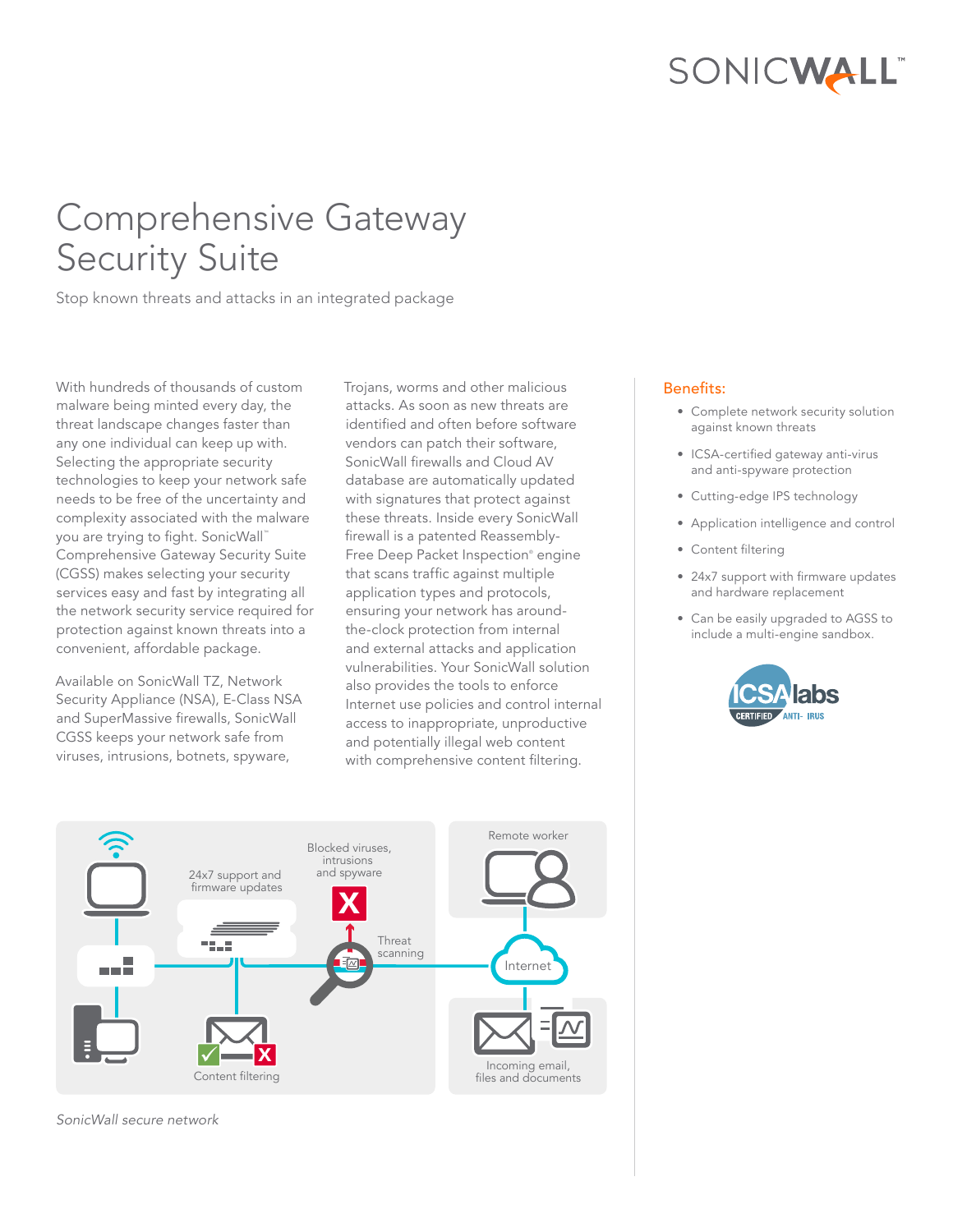#### Comprehensive Gateway Security Suite

SuperMassive E10800 (1-year) 01-SSC-9569

SuperMassive E10400 (1-year) 01-SSC-9551

SuperMassive E10200 (1-year) 01-SSC-9533

SuperMassive 9800 (1-year) 01-SSC-0809

SuperMassive 9600 (1-year) 01-SSC-4100

SuperMassive 9400 (1-year) 01-SSC-4136

SuperMassive 9200 (1-year) 01-SSC-4172

NSA 6600 (1-year) 01-SSC-4210

NSA 5600 (1-year) 01-SSC-4234

NSA 4600 (1-year) 01-SSC-4405

NSA 3600 (1-year) 01-SSC-4429

NSA 2600 (1-year) 01-SSC-4453

NSA 250M Series (1-year) 01-SSC-4606

NSA 220 Series (1-year) 01-SSC-4648

TZ600 (1-year) 01-SSC-0258

TZ500 Series (1-year) 01-SSC-0488

TZ400 Series (1-year) 01-SSC-0567

TZ300 Series (1-year) 01-SSC-0638

SOHO Series (1-year) 01-SSC-0688

Multi-year SKUs are available.

To access SKUs for the complete line of SonicWall network security appliances, please visit [sonicwall.com.](www.sonicwall.com) *<sup>1</sup>*

Finally, this powerful services bundle also includes around-the-clock technical support, crucial firmware updates and hardware replacement.

SonicWall Comprehensive Gateway Security Suite includes the following:

- Gateway Anti-Virus, Anti-Spyware, Intrusion Prevention and Application Intelligence and Control' Service subscription
- **Content Filtering Service** subscription
- 24x7 Support subscription

## Features and benefits

The network security solution that integrates everything for protection from known threats such as viruses, spyware, worms, Trojans, adware, keyloggers, malicious mobile code (MMC) and other dangerous applications and web content.

ICSA-certified gateway anti-virus and anti-spyware protection combines network-based anti-malware with a growing cloud database of over 12 million malware signatures for deep security protection against advanced modern threats.

 Cutting-edge IPS technology protects against worms, Trojans, software vulnerabilities and other intrusions by scanning all network traffic for malicious or anomalous patterns, thereby increasing network reliability and performance.

#### Application intelligence and control'

is a set of granular, applicationspecific policies providing application classification and policy enforcement to help administrators control and manage both business and non-business related applications.

Content filtering addresses safety, security and productivity concerns by providing the controls to enforce Internet use policies and block access to harmful and unproductive web content.

and hardware replacement protects 24x7 support with firmware updates your business and your SonicWall investment through crucial firmware updates and upgrades, the finest technical support, timely hardware replacement and access to electronic self-help tools.

## CGSS services at a glance

#### Gateway Anti-Virus, Anti-Spyware and Intrusion Prevention, Application Intelligence and Control' Service

- • Real-time gateway anti-virus engine that scans for viruses, worms, Trojans and other Internet threats in real-time.
- **Dynamic spyware protection** blocks the installation of malicious spyware and disrupts existing spyware communications.
- Powerful intrusion prevention protects against an array of network-based threats such as worms, Trojans and other malicious code.
- • Application intelligence and control provides application classification and policy enforcement.
- • Dynamically updated signature database for continuous threat protection.

## Content Filtering Service (CFS)

• Comprehensive content filtering provides control of internal access to inappropriate, unproductive and potentially illegal web content.

 *Application intelligence and control is available on all SuperMassive, E-Class NSA Series, NSA Series and TZ400, TZ500 and TZ600 appliances.*